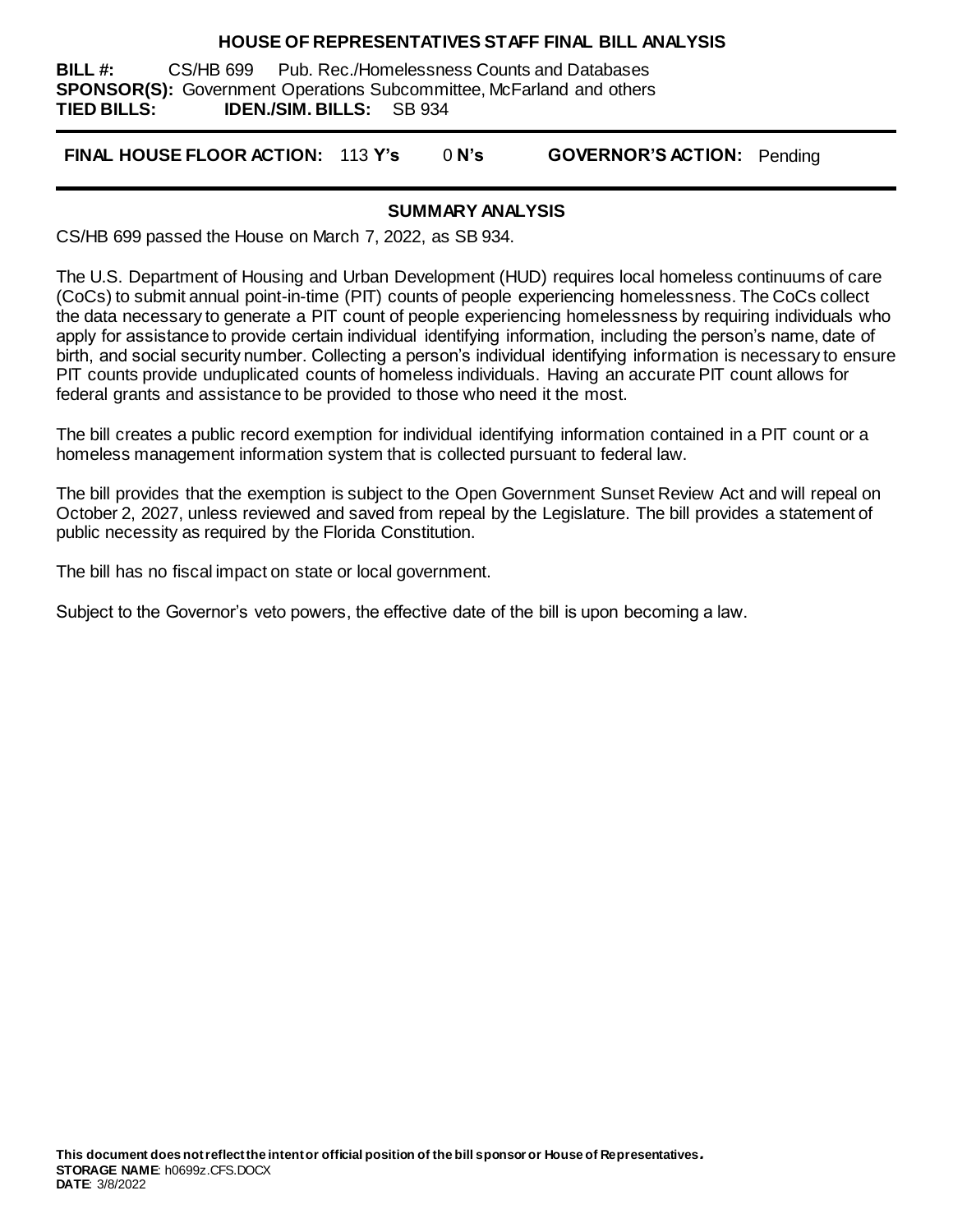## **I. SUBSTANTIVE INFORMATION**

## A. EFFECT OF CHANGES:

## **Background**

#### Public Records

Article I, s. 24(a) of the Florida Constitution sets forth the state's public policy regarding access to government records. This section guarantees every person a right to inspect or copy any public record of the legislative, executive, and judicial branches of government. The Legislature, however, may provide by general law for the exemption of records from the requirements of Article I, section 24(a).<sup>1</sup> The general law must state with specificity the public necessity justifying the exemption and must be no more broad than necessary to accomplish its purpose.<sup>2</sup>

Public policy regarding access to government records is addressed further in the Florida Statutes. Section 119.07(1), F.S., guarantees every person a right to inspect and copy any state, county, or municipal record. Furthermore, the Open Government Sunset Review Act<sup>3</sup> provides that a public record or public meeting exemption may be created or maintained only if it serves an identifiable public purpose. In addition, it may be no broader than is necessary to meet one of the following purposes:

- Allow the state or its political subdivisions to effectively and efficiently administer a governmental program, which administration would be significantly impaired without the exemption;
- Protect sensitive personal information that, if released, would be defamatory or would jeopardize an individual's safety; however, only the identity of an individual may be exempted under this provision; or
- Protect trade or business secrets.<sup>4</sup>

The Open Government Sunset Review Act requires the automatic repeal of a newly-created exemption on October 2nd of the fifth year after creation or substantial amendment, unless the Legislature reenacts the exemption.<sup>5</sup>

## Continuums of Care (CoC)

A CoC is a group of organizations that is responsible for coordinating, planning, and pursuing an end to homelessness in a designated catchment area.<sup>6</sup> Florida has 27 CoCs of varying sizes and geographic areas.<sup>7</sup> Each CoC is represented by a CoC lead agency.<sup>8</sup> The lead agency is responsible for applying to HUD for federal grants and distributing grant funds to other CoCs and local homeless organizations in its catchment area.<sup>9</sup>

#### Federal Homelessness Grants

 $\overline{a}$ 

<sup>9</sup> Section 420.6225(2), F.S.

<sup>1</sup> Art. I, s. 24(c), FLA. CONST.

<sup>2</sup> *Id*.

<sup>3</sup> Section 119.15, F.S.

<sup>4</sup> Section 119.15(6)(b), F.S.

<sup>5</sup> Section 119.15(3), F.S.

 $6$  Section 420.621(1), F.S. CoCs can be composed of nonprofit homeless providers, victim service providers, faith-based organizations, governments, businesses, advocates, public housing agencies, school districts, social service providers, mental health agenci es, hospitals, universities, affordable housing developers, law enforcement, organizations that serve homeless and formerly homeless veterans, and organizations that serve homeless and formerly homeless persons.

<sup>7</sup> Department of Children and Families, *Continuums of Care and Local Providers of Service*, CoC Contact Table, *available at* <https://www.myflfamilies.com/service-programs/homelessness/docs/CoC%20Contact%20Table.pdf> (last visited February 4, 2022). <sup>8</sup> Section 420.621(2), F.S.; *see* also s. 420.6225, F.S.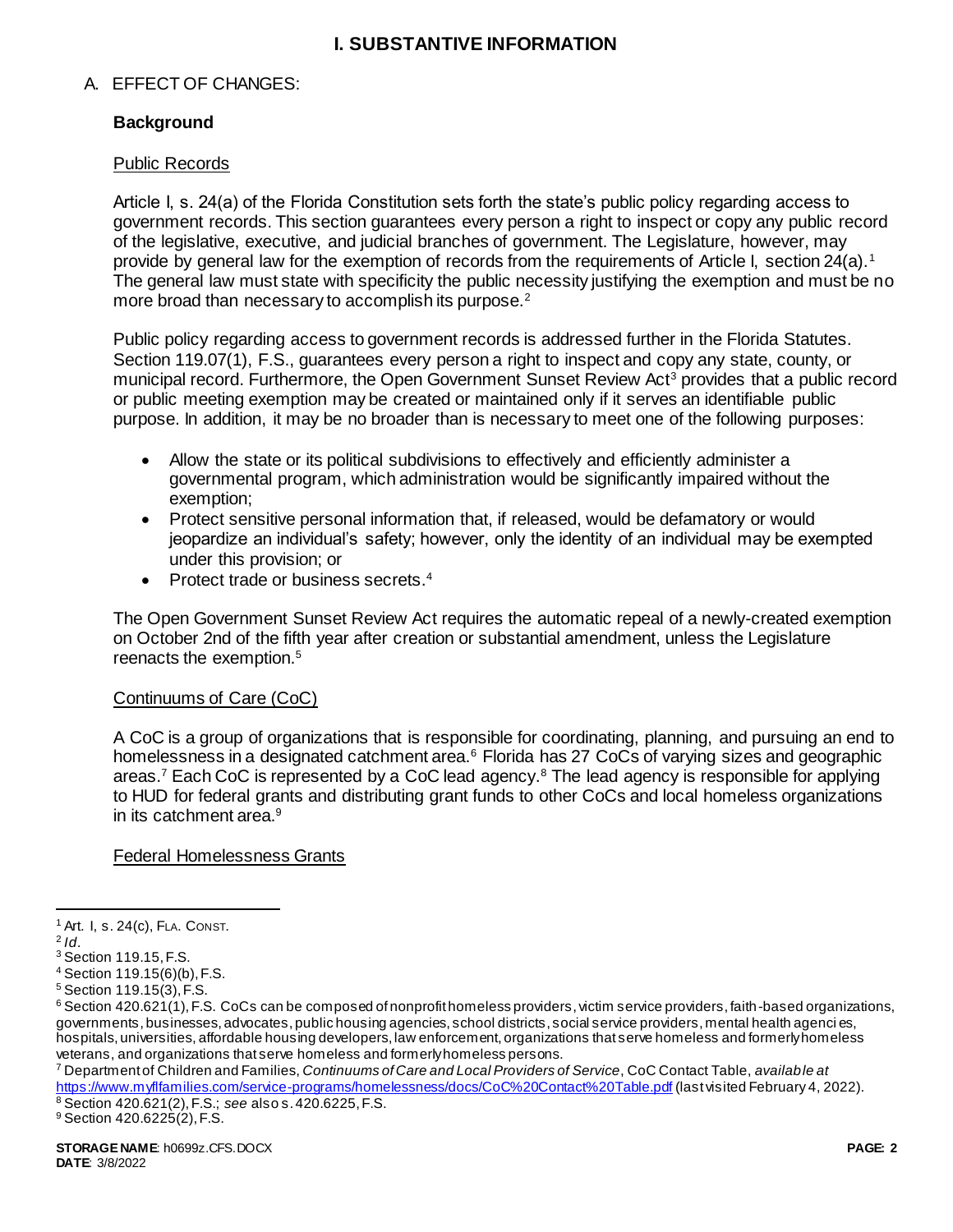In 2009, Congress enacted the Homeless Emergency Assistance and Rapid Transition to Housing (HEARTH) Act.<sup>10</sup> The HEARTH Act created two main federal programs administered by the U.S. Department of Housing and Urban Development (HUD), which distribute federal homelessness grant funding: the Emergency Solutions Grants (ESG) program and the Continuum of Care (CoC) program.<sup>11</sup> The ESG program distributes grant funds primarily for emergency sheltering of the homeless.<sup>12</sup> The CoC program distributes grant funds to assist with the longer-term housing and service needs of the homeless.<sup>13</sup>

## *Homeless Management Information Systems*

To be eligible to receive federal grants, HUD requires a CoC to have a homeless management information system (HMIS) with the capacity to collect unduplicated counts of individuals and families experiencing homelessness.<sup>14</sup> CoCs use the information collected from serving homeless individuals and families to determine future needs and establish funding priorities.<sup>15</sup>

HUD also requires a CoC to report certain universal data elements into its HMIS.<sup>16</sup> The universal data elements include personal identifying information that is necessary to produce an unduplicated estimate of the number of homeless people accessing services from homeless providers. The universal data elements include an individual's:

- Name;
- Social security number;
- Date of birth;
- Ethnicity and race:
- Gender:
- Veteran status;
- Disabling condition;
- Residence prior to program entry;
- Zip code of last permanent residence;
- Program entry date and exit date;
- Unique personal identification number;
- Program identification number; and
- Household identification number.<sup>17</sup>

HUD requires all homeless organizations that record or process personal protected information (PPI) of homeless individuals into a HMIS to comply with certain standards to protect the confidentiality of PPI,

l <sup>10</sup> Homeless Emergency Assistance and Rapid Transition to Housing Act of 2009, Pub. L. No. 111-22, 111<sup>th</sup> Cong. (May 20, 2009).  $11$  *Id.* 

 $12$  *Id.* 

 $13$  *Id.* 

<sup>14</sup> Title II, Emergency Solutions Grant Program, § 1203(f), and Title III, Continuum of Care Program, § 423(a)(9); *see also* The HUD Exchange, *HMIS Requirements*, *available at* <https://www.hudexchange.info/programs/hmis/hmis-requirements/>(last visited February 4, 2022).

<sup>15</sup> *Id*.

<sup>16</sup> *The Federal Register*, Vol. 69, No. 146, July 30, 2004, Notices, pg. 45901, *available at* [https://www.govinfo.gov/content/pkg/FR-2004-](https://www.govinfo.gov/content/pkg/FR-2004-07-30/pdf/04-17097.pdf) [07-30/pdf/04-17097.pdf](https://www.govinfo.gov/content/pkg/FR-2004-07-30/pdf/04-17097.pdf) (last visited February 4, 2022).

<sup>17</sup> *Id*. at pg. 45905.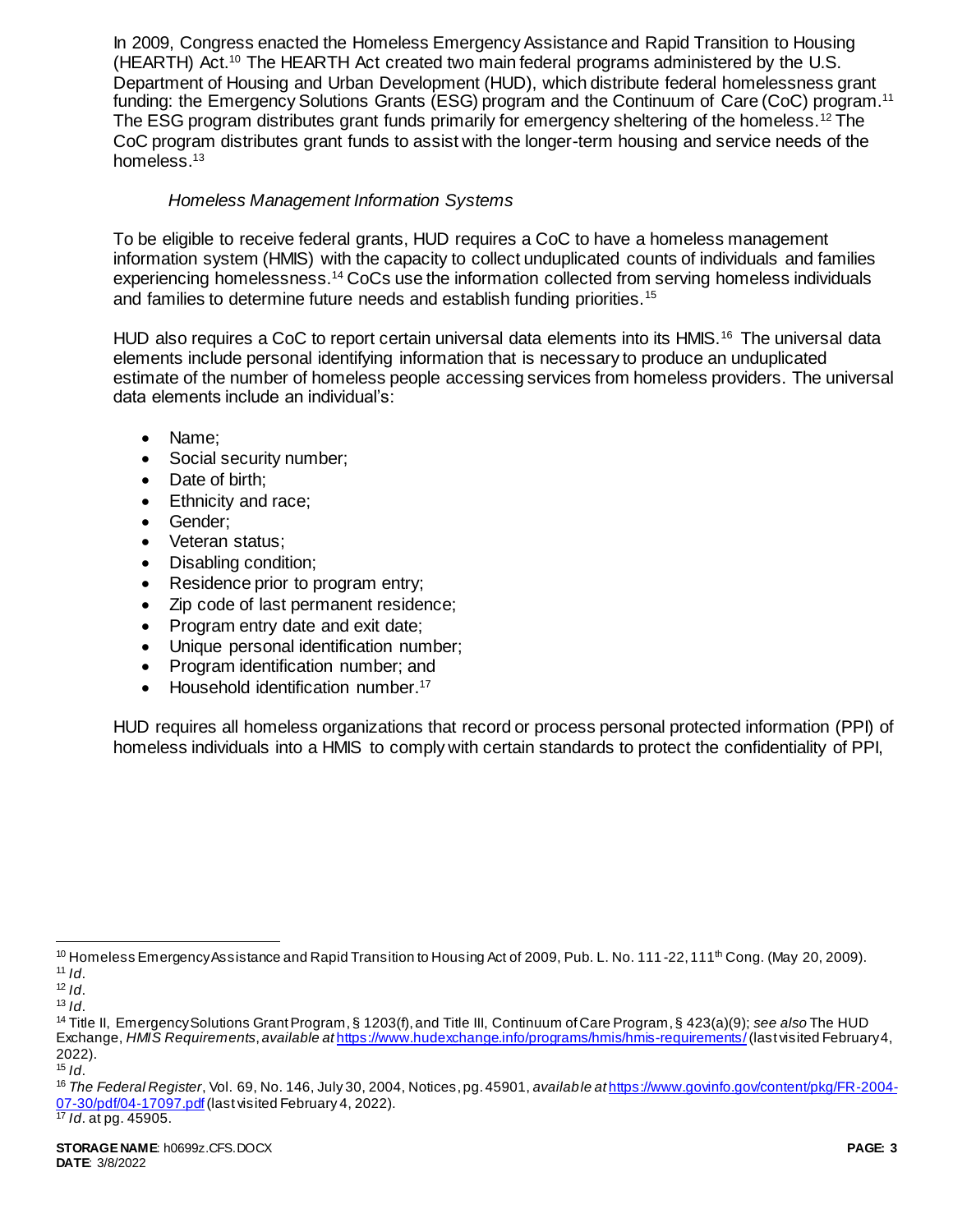while allowing for reasonable, responsible, and limited use and disclosure of data.<sup>18</sup> Specifically, HUD restricts the disclosure of personal identifying information to the following circumstances:

- To provide or coordinate services to an individual;
- To provide payment or reimbursement for services;
- To carry out administrative functions; and
- $\bullet$  To create de-identified personal identifying information.<sup>19</sup>

In addition to meeting the confidentiality and security requirements above, HUD requires CoC lead agencies and their local CoCs and homeless organizations to develop and implement written procedures to ensure that the following information is kept secure and confidential for individuals who receive assistance under the ESG program or the CoC program:

- All records containing the PPI of any individual or family who applies for and/or receives assistance from the CoC program or the ESG program;
- The address or location of any domestic violence project assisted under the CoC program or the ESG program, except with written authorization of the person responsible for the project or shelter; and
- The address or location of any housing of a program participant, except as provided under a preexisting privacy policy of the recipient or subrecipient and consistent with State and local laws regarding privacy and obligations of confidentiality.<sup>20</sup>

Despite these protections, some local homeless organizations that comprise certain CoCs do not share information in a HMIS about individuals to whom they provide assistance because they don't want the individual's personal identifying information to become a public record as a result of Florida's public policy regarding access to government records. This leads to the potential for a homeless individual to receive duplicate funding from multiple homeless organizations.<sup>21</sup>

## *Point-in-Time Counts*

HUD requires CoCs to annually conduct a point-in-time (PIT) count of people experiencing homelessness who are sheltered in an emergency shelter or transitional housing.<sup>22</sup> CoCs use their HMIS to conduct the PIT count on a single day of the year to provide a snapshot of the number of homeless people who are sheltered.<sup>23</sup> The PIT count includes the universal data elements/personal identifying information detailed above (name, social security number, date of birth, etc.) to ensure the count is accurate and unduplicated.

CoCs are also required to biennially conduct a PIT count of unsheltered people experiencing homelessness.<sup>24</sup> This count is conducted by surveying homeless individuals in the community. The survey also includes personal identifying information.<sup>25</sup> **Effect of the Bill**

The bill creates a public record exemption for individual identifying information contained in a PIT count or a homeless management information system that is collected pursuant to federal law. Further, the bill provides that the public record exemption applies retroactively to individual identifying information

<sup>25</sup> Sample surveys are *available at*

l <sup>18</sup> *Id*. at pgs. 45927 and 45928.

<sup>19</sup> *Id*. at pg. 45928.

 $20$  24 C.F.R. § 578.103(b), and 24 C.F.R. § 576.500(x).

<sup>21</sup> Email from Chris Johnson, Chief Executive Officer, Suncoast Partnership to End Homelessness, RE: HB 699, (January 10, 2022). <sup>22</sup> The HUD Exchange, *Point-in-Time Count and Housing Inventory Count*, *available at* [https://www.hudexchange.info/programs/hdx/pit](https://www.hudexchange.info/programs/hdx/pit-hic/)[hic/](https://www.hudexchange.info/programs/hdx/pit-hic/) (last visited February 4, 2022).

 $\overline{^{23}$  *Id.* 

<sup>24</sup> *Id*.

<https://www.pointintime.info/simtechsolutions/assets/File/PIT%202018%20Unsheltered%20Survey.pdf> (last visited February 4, 2022).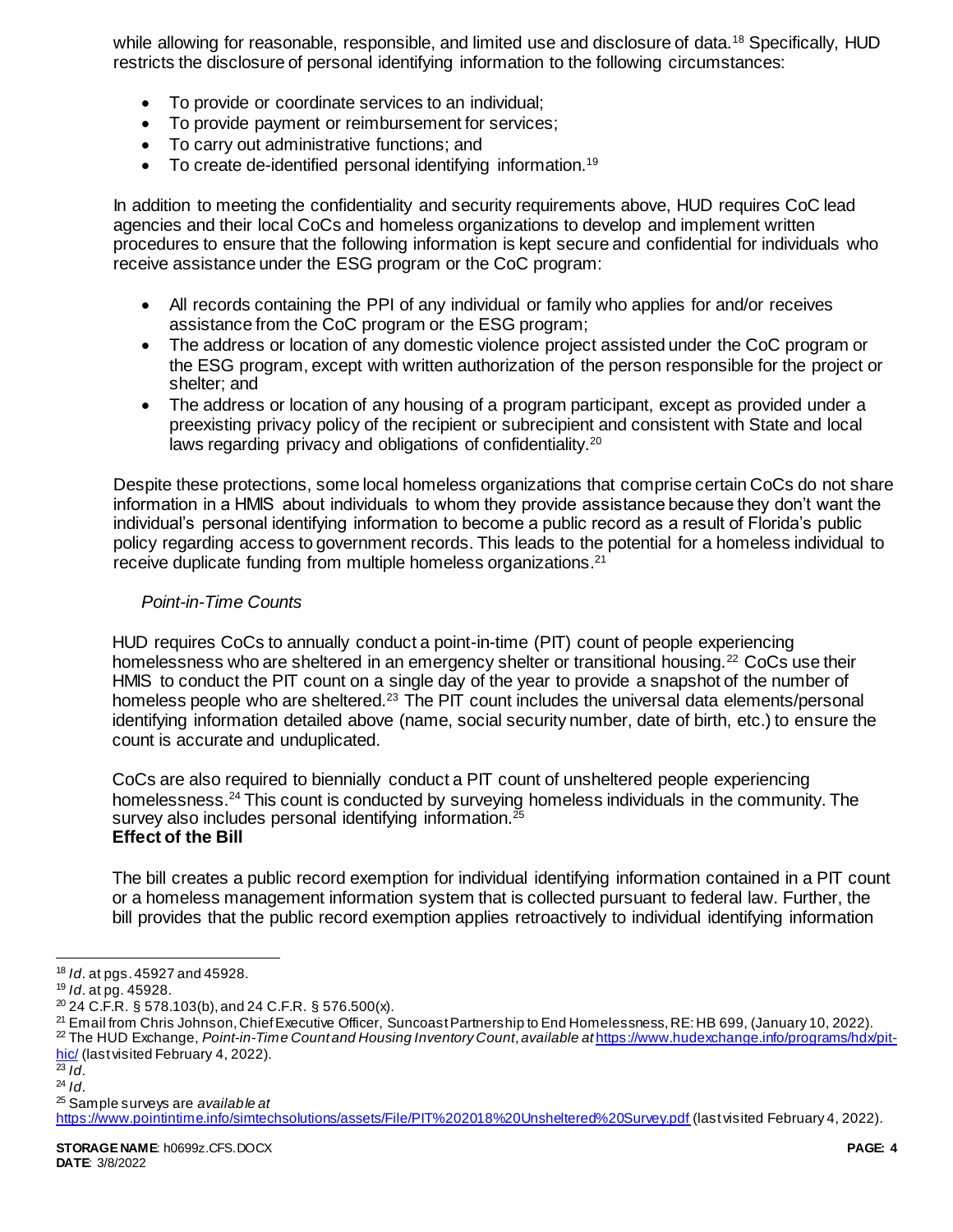collected in a PIT count or a homeless management information system prior to the effective date of the bill.

The bill also authorizes aggregate information from a PIT count or a homeless management information system to be released as long as it does not disclose an individual's identifying information.

The bill provides a public necessity statement as required by article I, section 24(c) of the Florida Constitution. The public necessity statement provides that public knowledge of identifying information of a homeless individual could lead to discrimination or ridicule of the individual which could make them reluctant to seek assistance. Public knowledge of such information may also create a greater risk of injury to affected individuals who are survivors of domestic violence or suffer from mental illness or substance abuse. Additionally, public knowledge of such information may create a heightened risk for fraud and identity theft to affected individuals. The harm from disclosing the individual identifying information of a person contained in a PIT count or in a homeless management information system outweighs any public benefit that can be derived from widespread and unfettered access to such information.

The bill further provides that the exemption is subject to the Open Government Sunset Review Act and will be repealed on October 2, 2027, unless the Legislature reviews and renews the exemption before that date.

The bill is effective upon becoming a law.

The bill requires the Division of Law Revision to replace the phrase "the effective date of this act" wherever it occurs with the date the bill becomes law.

# **II. FISCAL ANALYSIS & ECONOMIC IMPACT STATEMENT**

## A. FISCAL IMPACT ON STATE GOVERNMENT:

1. Revenues:

None.

2. Expenditures:

None.

- B. FISCAL IMPACT ON LOCAL GOVERNMENTS:
	- 1. Revenues:

None.

2. Expenditures:

None.

C. DIRECT ECONOMIC IMPACT ON PRIVATE SECTOR:

None.

D. FISCAL COMMENTS: